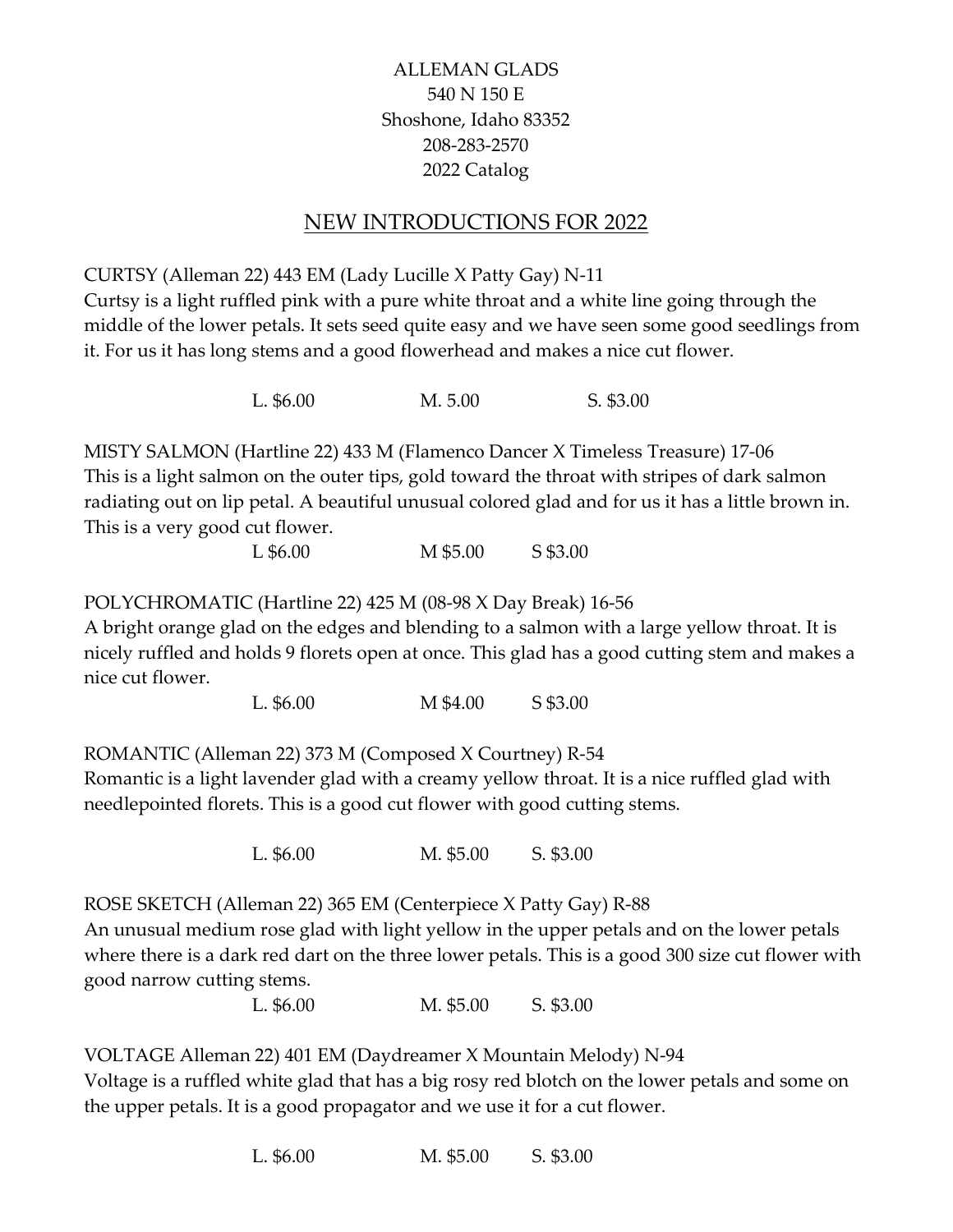# GENERAL LISTING LARGE

AARALYN (Alleman 07) 467 M (Daydreamer X (Celebrity X Artistry) (J-239)

Named for our Granddaughter, this is a beautifully ruffled dark rose with a cream throat that can hold 8 to 10 florets open at once. Aaralyn is a fast propagator, has nice long flower heads and long cutting stems. It is an easy one to dress and blooms very consistently down the row. It is a nice cut flower and a very good show glad.

L \$2.00 M \$1.50 S \$1.00

ABSOLUTE (Alleman/Hunt 09) 457 ML AJ - 207 (Shadow Dancer X Lyle=s 99-149) This is the first to be introduced from this cross. It was one of the most interesting crosses to see bloom because they all had good color and lots of ruffles. It is a nice two-toned ruffled red with darker red lip petals. It has lots of big bulblets that germinate easily making it a good cut flower.

L \$2.00 M \$1.50 S 1.00

ABSTRACT (Madeson 11) 365 E 01-8

Medium to dark rose lower petals that open up and roll back and needle pointed. Has a light pink or white upper petal. A very early blooming variety. Hold 7 open with 6 buds in color and has a nice cutting stem.

Not available, increasing stock

### ADMIRAL USHAKOV (A Baramov) 485 EM

A very beautiful light blue glad that can make a very impressive spike if given a little room. We have grown this glad for several years and it has always done good for us. We bloomed some very good show spikes this past season. It grows straight and is a very good propagator.

L \$3.00 M \$2.00 S \$1.50

ALPINE SNOW (Alleman 21) 401 M (Lavender Dawn X Forever) P-24

A nice white with a cream throat that has some ruffing and the florets are needle pointed. It grows nice and straight and has nice cutting stems. Alpine Snow makes a nice cut flower for us.

L \$4.00 M \$3.00 S \$2.00

### CARRIBEAN SALSA (Alleman 12) 433 M

This glad is a very ruffled lighter salmon and yellow lower petals and a very bright red blotch that spills over on some of the other petals. Our seedling number was SYR - for salmon, yellow and red which describes this glad. It will hold 8 florets open at once.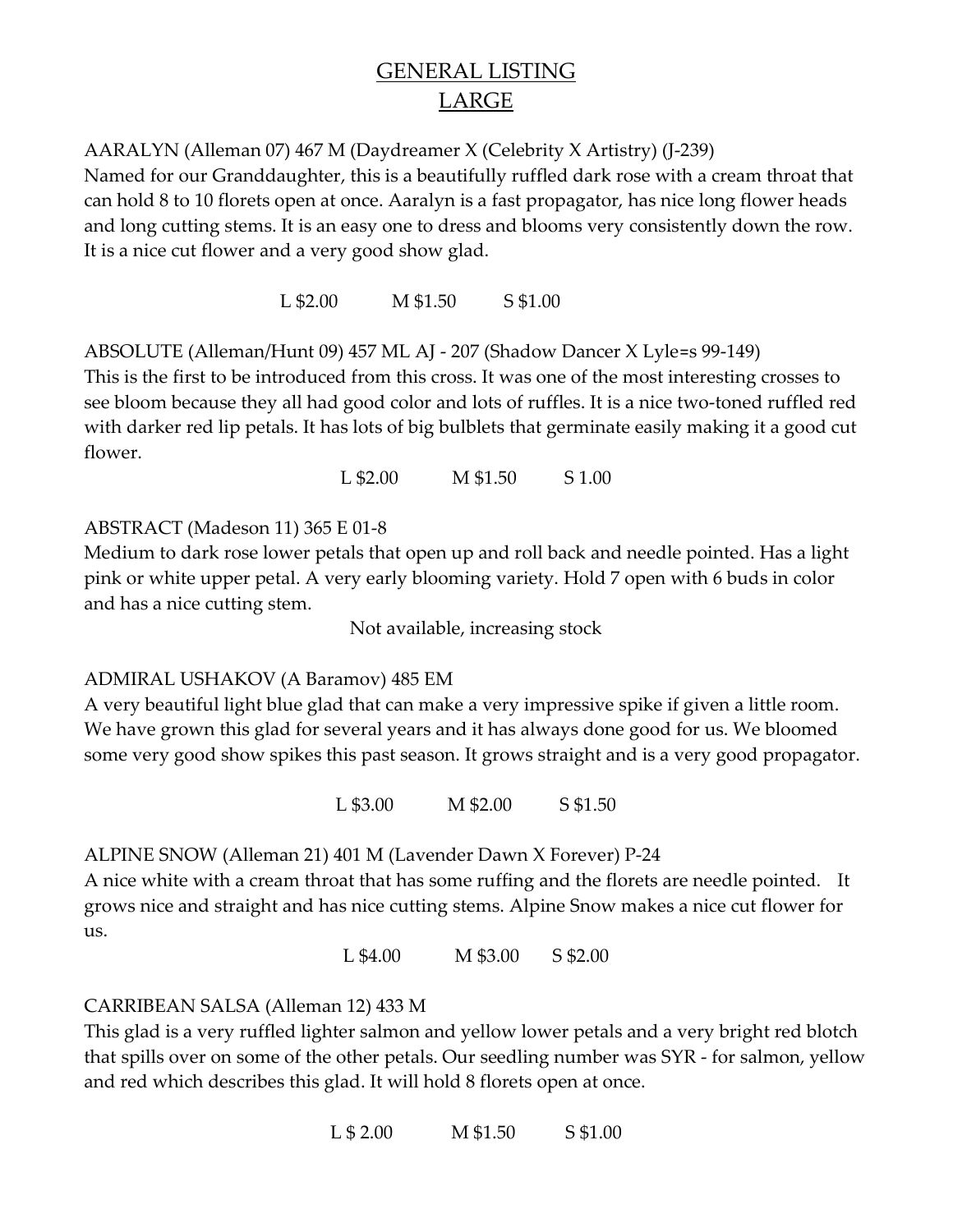CATALINA (Alleman 10) 365

This is a bright showy glad that is a darker rose with a lighter reverse blotch in the upper petals. It holds 7 to 8 florets open on spikes of 22 buds. This glad will make a good cut flower and looks good in a basket or vase.

L \$2.00 M \$1.50 S \$1.00

CEDAR WAX (Madeson 14) 493 M

This is a very ruffled light brown cedar colored glad with a yellow throat. It holds 7 florets open at once on a 24" flower head. This is a very beautiful addition to the brown class.

L \$2.00 M \$1.50 S \$1.00

CENTERLINE (Alleman 19) 433 (Amber Glow X Madeson seedling 92-246) J-111

This is a light salmon with a light-yellow throat that has a faint red line in the middle of the lip petals. We have grown this seedling for quite some time and it grows nice straight spikes right down the row. It makes a beautiful basket glad.

L \$3.00 M \$2.00 S \$1.50

CENTERPIECE (Kochevar 84) 325 LM

A rich medium salmon-orange with a small red feather in its light-yellow throat. A great color combination that makes a good glad for cutting or for show.

L \$2.00 M \$1.50 S \$1.00

CHANCE (Alleman 13) 375 E (Rhythm X Ocean Ice)

This is a beautiful ruffled medium lavender with a white throat. It will hold 9 florets open at once with 5 buds in color. This glad will make a nice basket and has nice cutting stems.

L \$2.00 M \$1.50 S \$1.00

CHANDELLE ROSE (Alleman 97) 465 M (Powder Puff X Chandelle Rose)

A beautifully ruffled medium rose with a creamy white throat that can produce a good show spike, holding 8 to 10 florets open. Very similar to Highstyle but without the forward lean. Chandelle Rose sets seed very easily and has produced a lot of good seedlings. We still use this one for hybridizing.

L \$2.00 M \$1.50 S \$1.00

CHOIRS (Alleman 13) 315 M (Melissa Nicole X New Millennium)

Choirs is a tall growing light yellow glad with bright red blotches on the lower florets. We have heard good comments on this variety from those who have tried it. It will hold 10 florets open at once with 7 buds in color. It has a nice cutting stem and can make a show glad.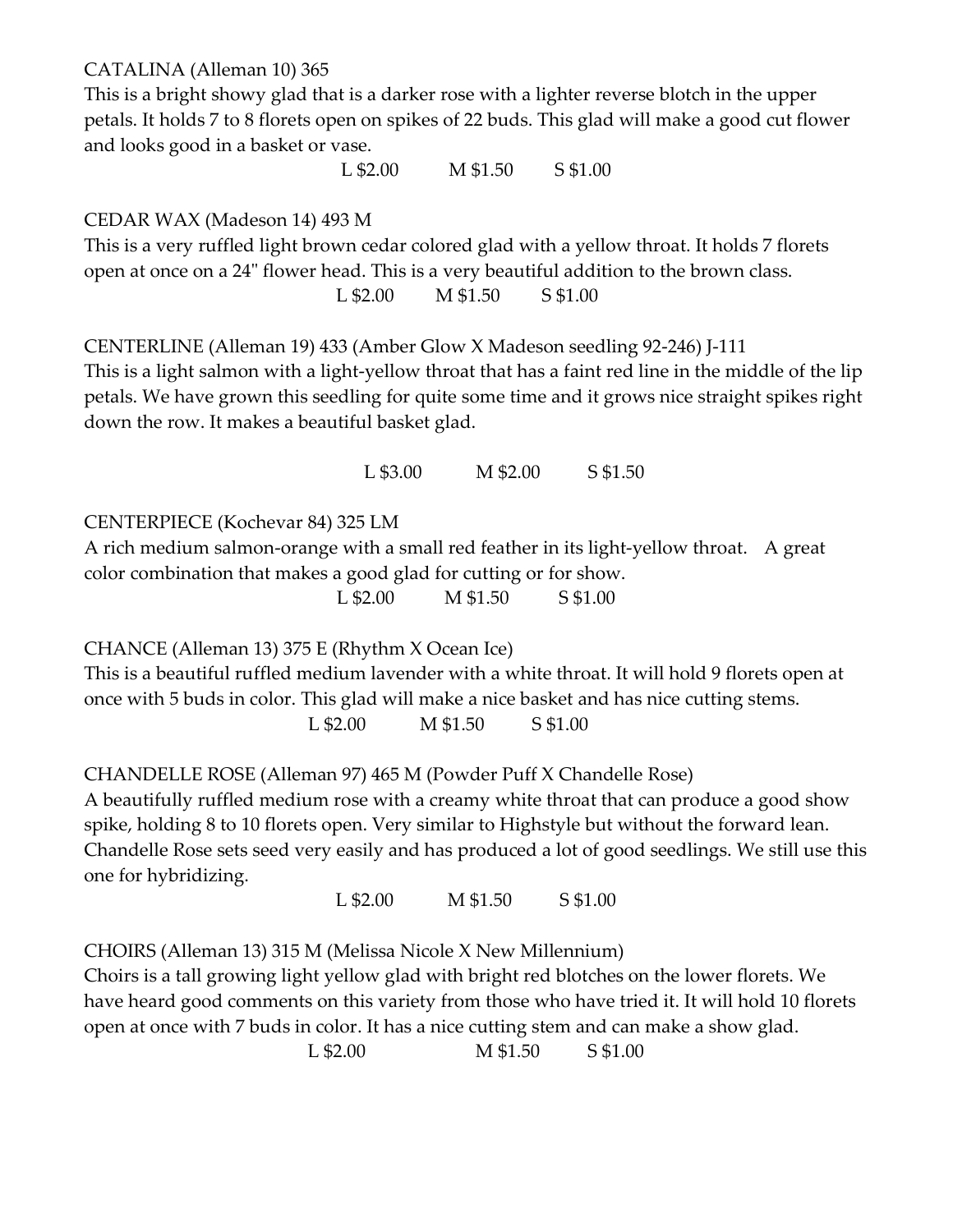CITRONELLA (Berreth 03) 412 E [(Red Bantam X open) X (Red Lance X open) x Pink Prospector]

This is another from Julius Berreth. A nicely ruffled yellow with good substance and long cutting stem, it holes 8 florets open on a nice stretchy spike. Citronella blooms early and makes a very good cut flower.

L \$2.00 M \$1.50 S \$1.00

CITY LIGHTS (Alleman 00) 315 M (Centerpiece X Shiloh)

For us, this is a bigger better Shiloh. It is a nicely ruffled yellow with a cream throat and a red blotch. A tall grower with nice cutting stems it holds 8 florets open at once.

L \$2.00 M \$1.50 S \$1.00

COLOR BURST (Bowen 17) 335 E (Shiloh X Sportsman) (SH-SP-1)

A nice ruffled glad from Ron Bowen that is salmon with a little yellow in the throat and a big red blotch that spills onto the lower petals. Holds 7 to 8 florets open on a 24" flowerhead and is a good propagator

L \$3.00 M \$2.00 S \$1.50

COLOR FANTASY (Baranov 12) 437 E

This Russian variety is a salmony rose with yellow fringe on the lower petals with a bright red blotch.

Not available, increasing stock

COMPOSED (Madeson 01) 345 E [Devotion X (Divinity X Tribute)]

A beautiful pink with a creamy white throat and very heavy ruffling and substance. This goad has 22 buds and holds open 3 or more florets. It's a good grower with all spikes uniform down the row and is good for cutting or for show. It produces lots of bulblets and with its parentage will be good for hybridizing.

L. \$2.00 M. \$1.50 S. \$1.00

CORDOBA (Alleman 21) 415 E (Tom Cat X Julius Berreth seedling 2894-2)

Cordoba is a tri colored glad that is yellow, with white in the upper petals and a bright red splash on the lower petals and a little red on some of the upper petals. It has good ruffling and substance and is also needle pointed. For us this glad blooms early and holds at least 8 florets open on a nice showy spike.

L \$4.00 M \$3.00 S \$2.00

### COURTNEY (Alleman 16) 445 E (P-14)

Courtney is a very ruffled pink glad with a light-yellow throat. It will hold 10 florets open at once of 25 buds on a nice flower head. It has won seedling championship every time it has been shown.

L \$2.50 M \$2.00 S \$1.50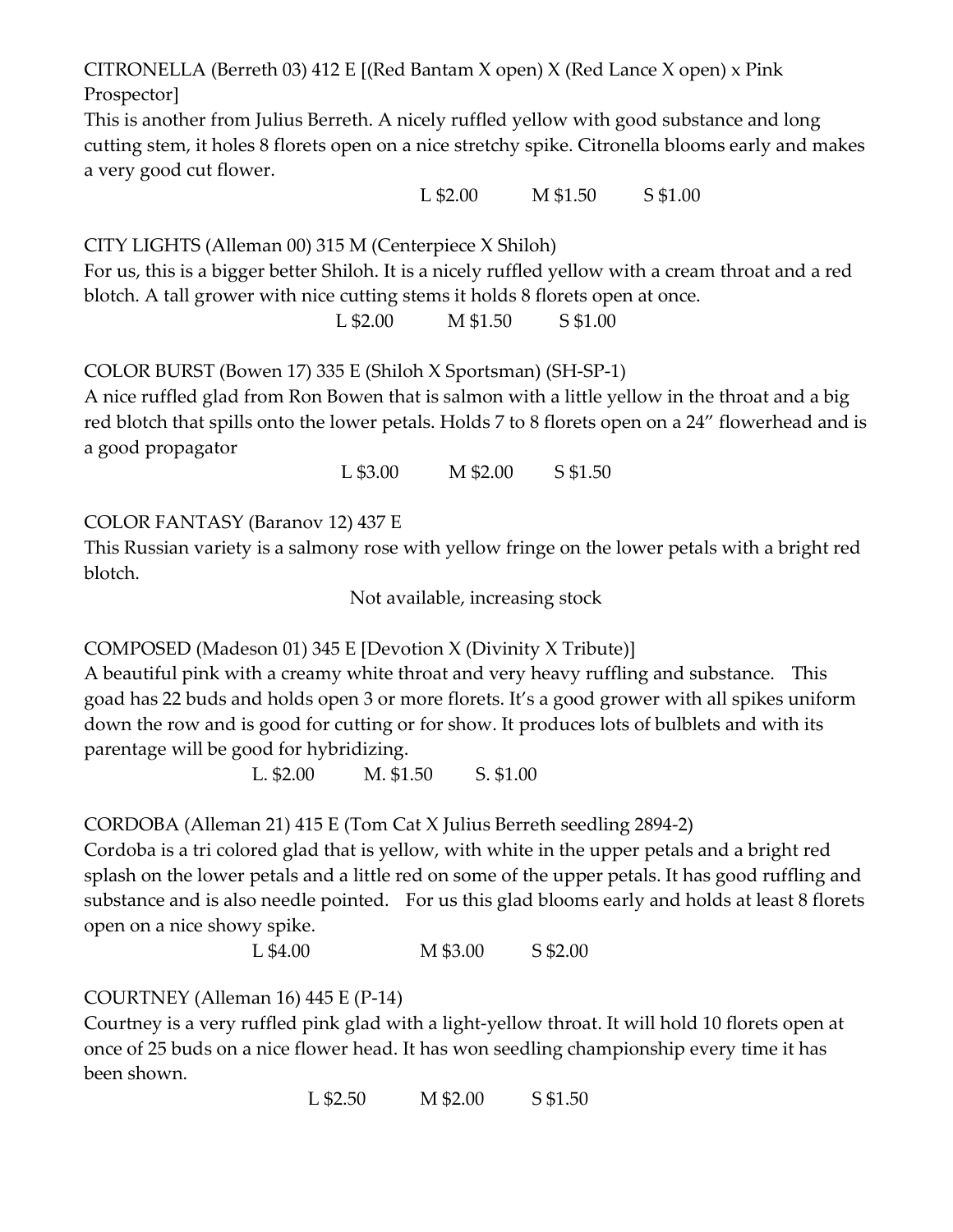DORIS BOWEN (Bowen 17) 455 M (Seedling X Tampico) (XM-TPO-5) This glad is named after Ron's mother. It is a beautiful ruffled red with white on the lower petals and a big red blotch on the white. This glad holds 7 to 8 florets open at once. It is healthy and propagates good. We are seeing some good seedlings from this glad.

L \$ 2.00 M \$ 1.50 S \$ 1.00

DOT (Bowen 18) 435 M (Pulchritude X Open) (PKT-O-11) This is a light ruffled pink with a small pink rosy dot in the throat. It is a different colored pink than most glads and makes a fine cut flower.

L \$2.00 M \$1.50 S \$1.00

ELEGANT ORCHID (Hartline 21) 373 M (Show Stopper X seedling) 17-19 Elegant Orchid is a light lavender glad with white in the throat on the lip petal. This glad is very consistent right down the row and every spike can be cut. It holds 8 florets open at once and has nice slim cutting stems. This glad makes very nice bulbs

L \$4.00 M \$3.00 S \$2.00

ELI (Alleman 19) 396 E P-32

Named after a grandson, this glad is a tall growing plum smoky with salmon highlights mixed in. It has a nice cutting stem and will make a good cut flower. It makes nice bulbs and is a fast propagator.

L \$2.00 M \$1.50 S \$1.00

ENTICE (Alleman 19) 473 M (Impression X Magic Moment) N-58 A very nice ruffled glad with knuckling in the throat. It is a pink lavender with a light-yellow throat. It can make a very nice spike with 8 open florets in formal placement. Not available, increasing stock

FABULOUS (Madeson 10) 377 E

Fabulous is a combination of purple and gray. It has a gray blotch in the upper petals, with dark purple and lighter purple in the lower petals. This glad has good substance and ruffling, it holds 7 to 8 florets open of 23 buds, and is an early blooming glad.

L \$ 2.00 M \$1.50 S \$ 1.00

FLOOR SHOW (Madeson 01) 345 LM (Artistry X Muriel)

This is a beautiful combination of pink, cream and red with lots of ruffles. It has pink upper petals and a couple of red blotches on cream lower petals. A heavily ruffles variety that's just the right size, it makes a beautiful basket or vase. It makes a nice cut flower holding 8 or 9 florets open on a 27" flowerhead.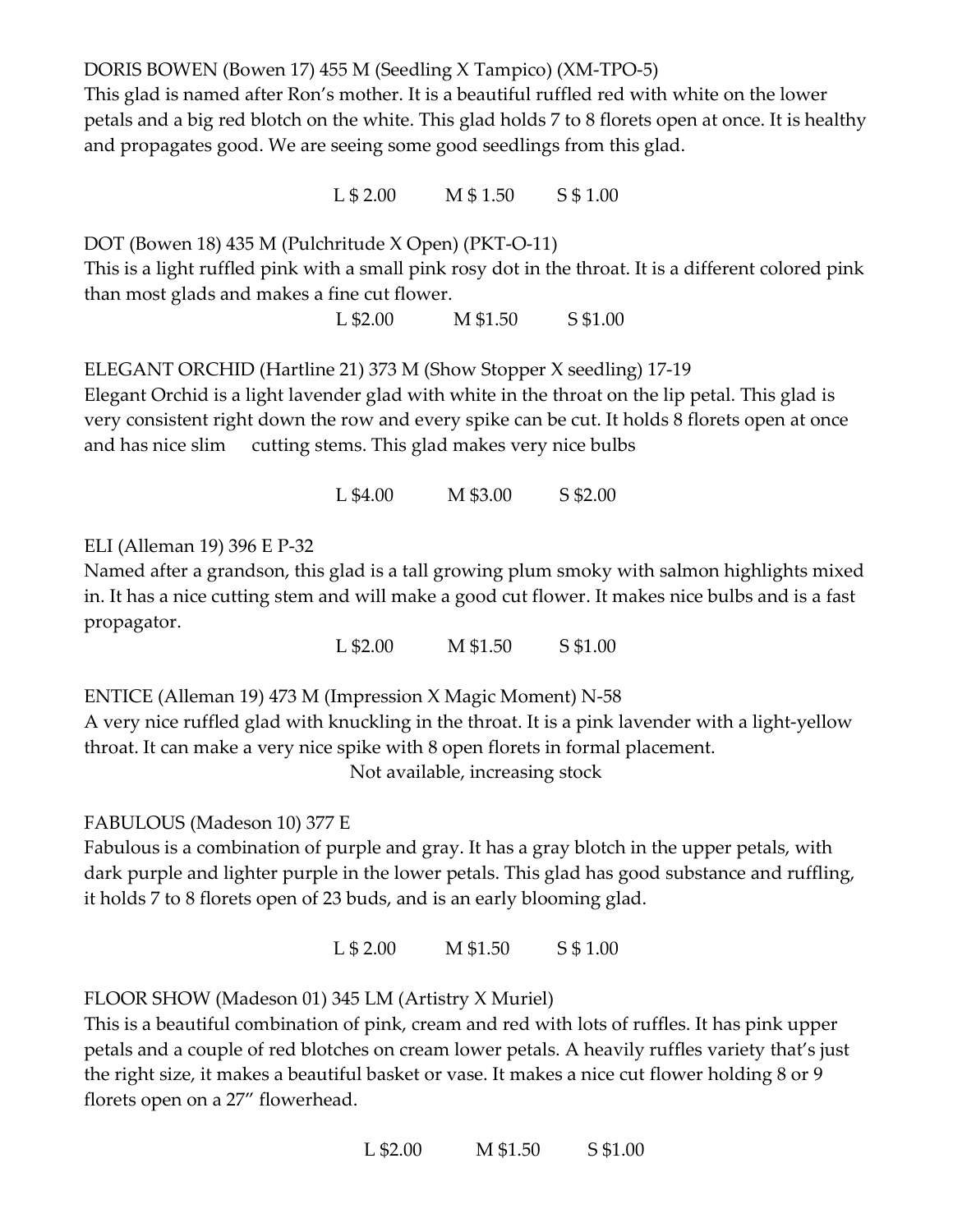GEE (Alleman 20) 279 M (Chandelle Rose X Aaralyn) Q-2

Gee is another granddaughter's nick name. This is a beautiful purple with a white throat that can hold 9 florets open on a nice show flower. This glad also won the Ed Squires award a few years ago. It is a tall grower that has nice cutting stems.

L \$4.00 M \$3.00 \$2.00

GRACEFUL (Alleman 21) 443 M [Composed X (seedling X Magic Moment)] L-121

We sent this one to John Pilbeam in England a couple of times because this is a glad that he really liked. Graceful is a light pink with white lower petals and is very nicely ruffled, it fits the name very well.

It holds at least 8 florets open at once and grows nice and straight. We have used this glad for hybridizing some and have some very promising seedlings for it.

L \$4.00 M \$3.00 S \$2.00

GREENBACK (Euer 97) M 302

This is a nice light green that will hold 7 or 8 florets open at once on a nice flower head. It has a nice cutting stem and is healthy.

L \$2.00 M \$1.50 S \$1.00

ISLAND GIRL (Powys Lybbe 13) 333 M

This is a nice ruffled salmon glad with darker smoky salmon on the lip petals. It grows nice and straight and produces plenty of bulblets. It makes a nice cut flower and is different than most of the salmon glads.

M \$1.50 S \$1.00

JILLY (Alleman 99) 345 E (Centerpiece X Socialite)

A dark ruffled pink with a pure white throat. It holds 8 florets open with 6 buds in color. It makes a good show flower and has a good stem for cutting. This beauty is a favorite of ours and we can cut every one down the row. It is also a good propagator. We named this one for our daughter Jill. It makes a very beautiful basket which is a real eye catcher and we can sell every spike we can cut.

L \$2.00 M \$1.50 S \$.1.00

JONATHAN (Alleman 19) 455 M (Shadow Dancer X Lori B) AJ-125

It is a sister seedling to Absolute and named after another grandson. This is a dark red glad with lighter red in the upper petals and a fine red line in the lower petals. Jonathan is a nice ruffled glad that holds a lot of florets open at once.

Not available, increasing stock

### KARLA (Vaclavik 11) 485 M

This is the best blue glad that we have grown and it can produce nice long heads with plenty of florets open. For us it blooms late midseason and can make a nice show spike.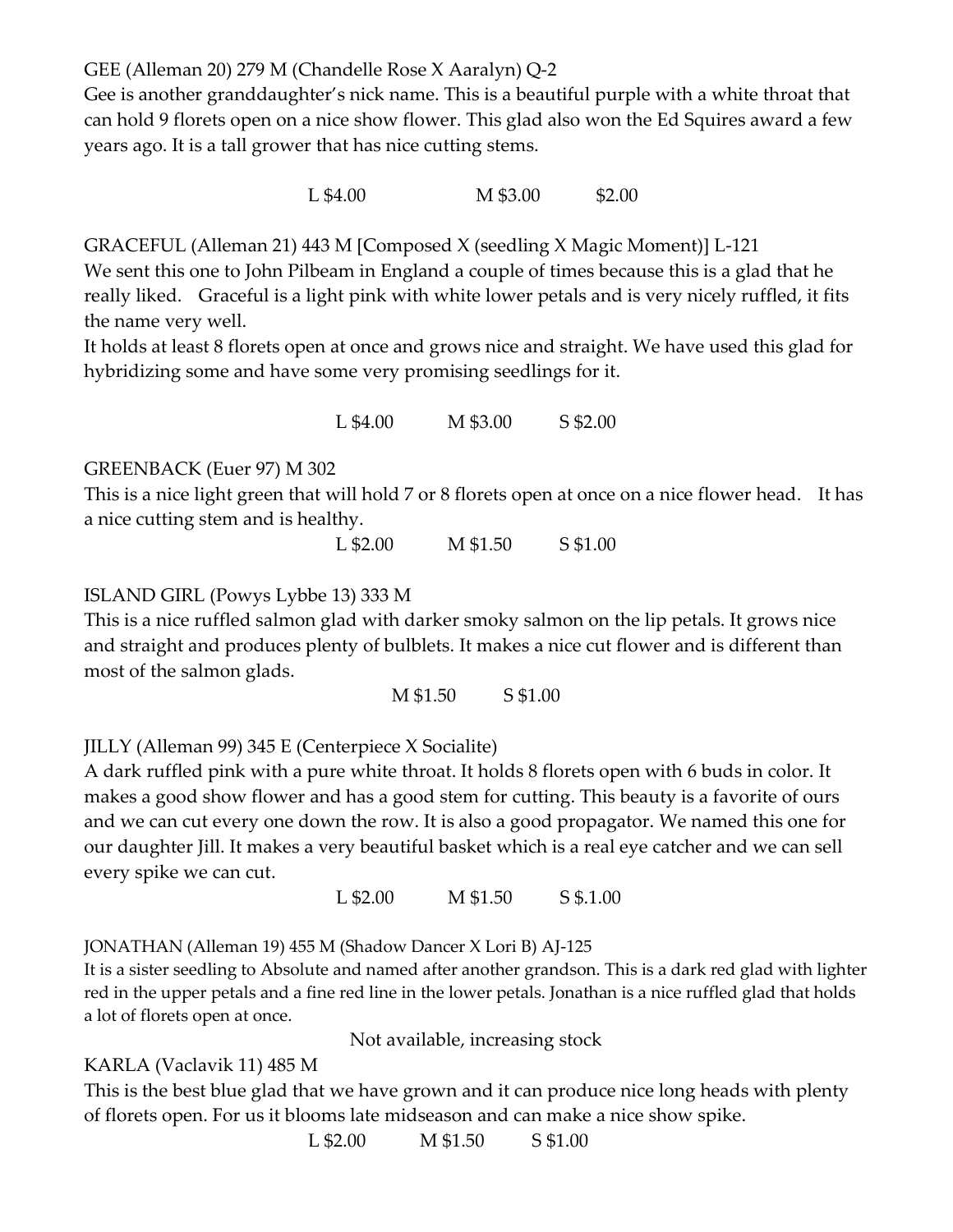KATE (Alleman 12) 495 M

Kate is a medium brown glad with a red lip petal that has a cream line in it. It is a good grower and makes nice formal spikes.

L. \$2.00 M. \$1.50 S \$1.00

#### KAYLONI (Alleman 17) 435 E

This is a medium salmon glad with a cream throat and has good ruffling. It has nice long flower heads and makes a nice cut flower. This is the one that we had a basket of in Missoula a couple of years ago.

L \$2.00 M \$1.50 S \$1.00

KENDRA (Bowen 21) 473 EM (Pulchritude X Open) PK-TO-7

This glad is named after a nice of Ron Bowen who used to help him plant his glads and she passed away from brain cancer at the age of 20. Kendra is a tall bright rose lavender glad with a yellow lip petal that has a bright red blotch in it. It holds 8 to 9 florets open at once and has a nice slender cutting stem. It propagates very good and makes nice bulbs.

L \$4.00 M \$3.00 S \$2.00

LEGACY (Alleman 10) 445 (Clarence's Choice X Lady Lucile)

Legacy is a glad that can hold its own on the show table. This pink and white one has the best qualities of both of its parents. Legacy will hold 16 florets open in the field. It has 28 to 30 buds and good straight heads that require little dressing for the show table.

L \$2.00 M \$1.50 S \$1.00

LILAC CLOUD (Bowen 18) 462 ML (Raspberry Swirl X Tampico) (RS-TPO-38) A beautiful light ruffled light pink lavender glad that holds eight open florets at once in formal placement.

L \$2.00 M \$1.50 S \$1.00

LORI B (Madeson 18) 393 E (99-49)

We have grown this seedling for quite a while. It is a ruffled smoky glad with a mixture of brown and tan on the lower petals with a red spear on the lower petals. Then the upper petals are orange tan. It holds 7 to 8 florets open at once and had produced good seedlings with Absolute being one.

L \$2.00 M \$1.50 S \$1.00

MAROON TUNE (Berreth 15) 458 E

This is a dark velvet red glad that did lots of winning at shows as a seedling. It has good ruffling and makes a good cut or show flower.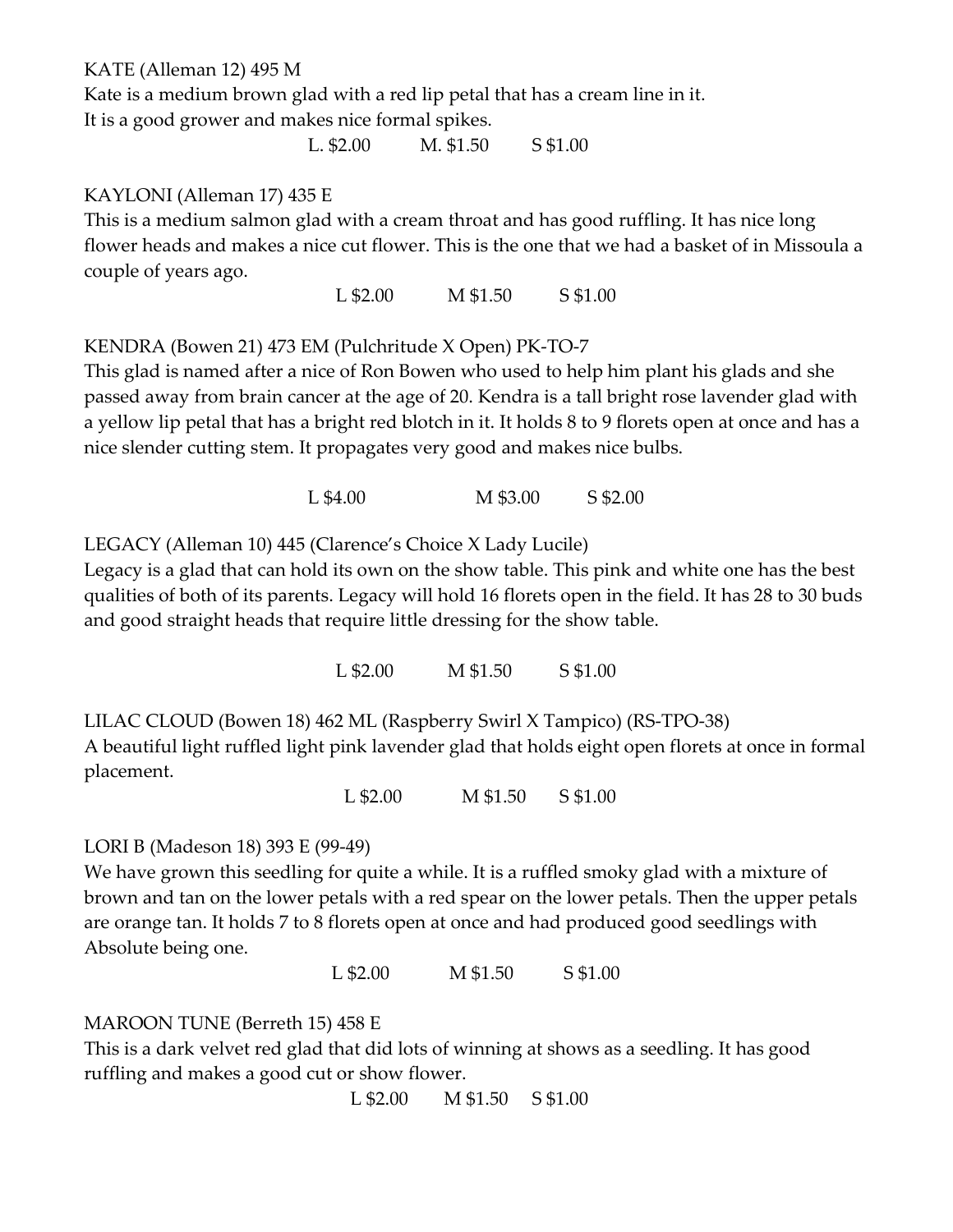MOUNTAIN GEM (Alleman 98) 433 M (Centerpiece X Patty Gay) This is a heavily ruffled glad in light salmon color with a small red blotch on a creamy white throat. It makes a nice cut flower with lots of large bulblets that germinate easily. L \$2.00 M \$1.50 S \$.1.00 MOUNTAIN HEATHER (Powys-Lybbe 08) LM 473 Mountain Heather is a beautiful rosy lavender glad with a white throat. It is a tall grower and makes a nice cut flower with good cutting stems. L \$2.00 M \$1.50 S \$1.00 MOUNTAIN MELODY (Alleman 97) 335 LM A medium salmon pink that can hold 8 - 10 florets open on a perfect spike of 25-26 buds on a stretchy flower head. It has good formal placement and is a rapid propagator. L \$2.00 M \$1.50 S \$1.00 ONLY ONE (Alleman 17) 453 E (Centerpiece X Timescape) P-4 It is a light red with a cream throat and a red thumb print on it. It will hold 7 to 8 florets open at once. This is a straight grower and makes a nice cut flower. L \$2.00 M \$1.50 S \$1.00 ORANGE DREAM (Alleman 00) 325 M (Centerpiece X Shiloh) For us it is a bright orange salmon with a yellow throat. It has good ruffling and substance. It will hold florets open with 6 buds in color. Every spike is cutable with the florets facing the right way. It is a good propagator and very healthy.

L \$2.00 M \$1.50 S \$1.00

PESCADERO PAINT (Alleman 19) 343 (Jilly X Norma J) L-32

 For us this glad is a light pinkish cream with a big orange brown blotch in the lower petals. It holds 8 florets open at once with 6 buds in color. It grows tall and makes a nice cut flower. L \$4.00 M \$3.00 S \$2.00

PESCADERO ROSE (Alleman 15) 463 M (Chandelle Rose X Sensation) L-80 A light rose glad with some salmon on the lower petals and a bright rose stripe on the lower petals. It can hold 10 florets open at once in the field. This glad makes a very nice cut flower and can make a show spike.

L \$2.00 M \$1.50 S \$1.00

PINK MELODY (Alleman 18) 447 E (N-113)

It is a bright pink glad that is ruffled and needle pointed with a cream throat. This is a tall growing glad that holds 8 or more florets open at once and should make a good shop glad.

L \$3.00 M \$2.00 S \$1.50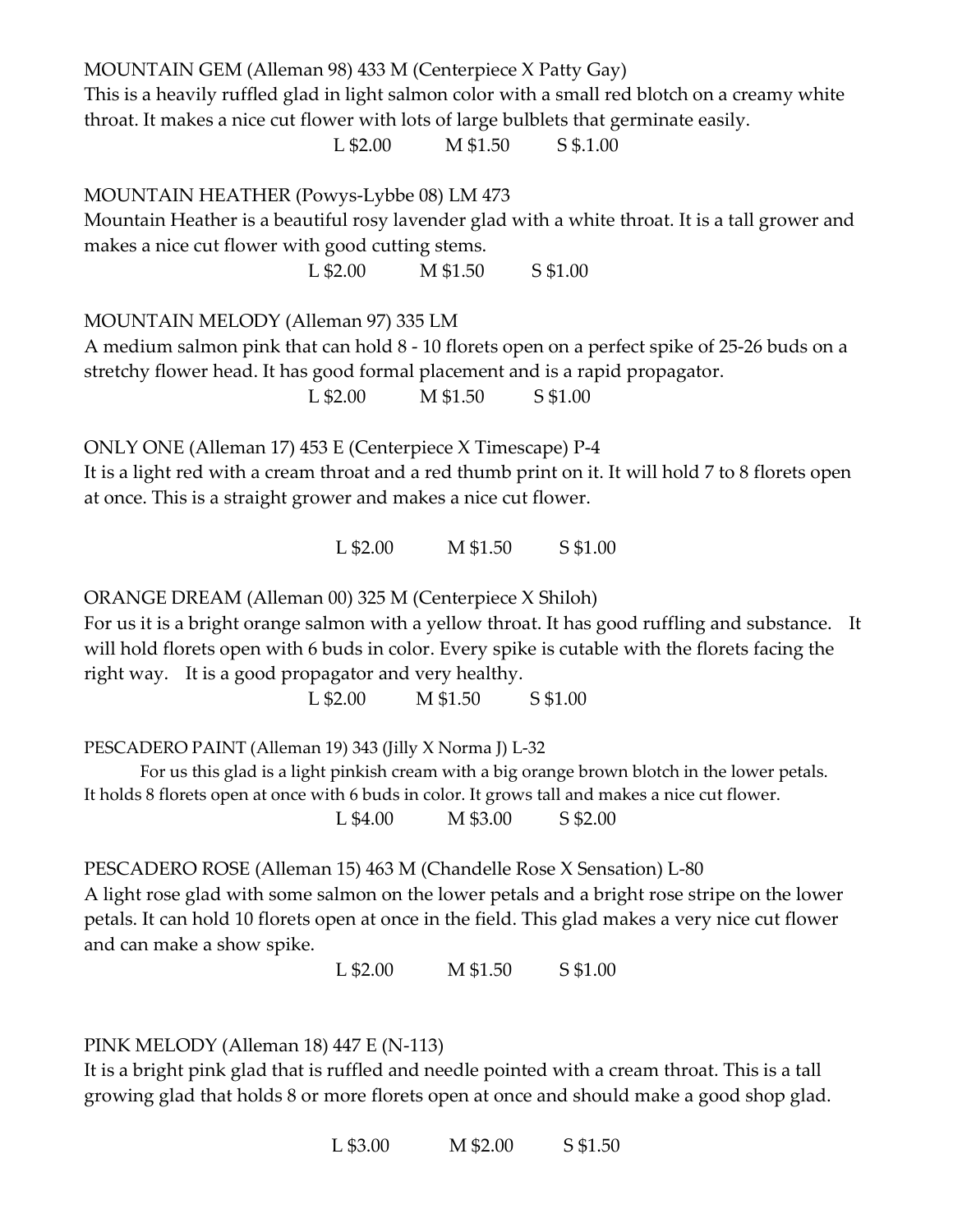PRIME PINK (Hartline 21) 446 M (Boy O Boy X Unbelievable) 17-08

This is a nice ruffled dark pink glad that makes identical spikes down the row. It grows nice and straight and has good cutting stems with a nice flowerhead that holds 8 florets open at once.

L \$4.00 M \$3.00 S \$2.00

RED THRILL (Alleman >06) 454 M (Peerless X Contessa)

A bright, tall growing, ruffled red with a good cutting stem. Will hold 8 florets open on a long flower head. With good propagation this will make a fine cutter.

L \$2.00 M \$1.50 L \$1.00

ROSE LIGHTS (Bowen 19) 464 ML (Raspberry Swirl X Tampico) RS-TPO-17 A bright rose glad with a fine silver picotee on the edge of all of the petals that should get attention. It has a nice flowerhead and grows formal.

L \$4.00 M \$3.00 S \$2.00

ROSE SHEEN (Bowen 20) 363 M (Raspberry Swirl X Tampico) RS-TOP-6 Another seedling of Ron Bowen that is a bright colored glad that is pink and rose in the upper petals and a mixture of rose and white on the lower petals. It is a good cut flower and a nice straight grower that propagates fast.

L \$3.00 M \$2.00 S \$1.50

ROYAL STORM (Alleman 20) 478 E M-8

A purple glad that is really purple with a very fine line or silver around all of the petals. It opens 7- 8 florets at once and makes a nice cut flower. It makes nice bulbs and has plenty of bulblets.

L \$3.00 M \$2.00 S \$1.50

ROYALTY ROSE (Berreth 96) 465 M [(Seedling X Pink Prospector) X Candyman] This is a two-tone rose with lighter upper petals and darker lower petals. It has been a seedling champion. It holds 8 florets open. It makes beautiful baskets and is a good cut flower. L\$2.00 M \$1.50 S \$1.00

SALMON GLORY (Bowen 21) 434 EM (Boy O Boy X Tampico) BOB-TPO-4 This is a beautiful self-colored salmon glad some ruffling and knuckling in the throat. Salmon Glory; grows nice and straight with nice straight stem. It propagates very good.

L \$4.00 M \$3.00 S \$2.00

SCARLET LADY (Alleman 21) 437 M (Legacy X Patty Gay) Q-49

One of the brightest colors of glads that we grow. This is a bright scarlet red glad with a pure white throat and will hold 8 or more florets open on a nice long and formal head.

L \$4.00 M \$3.00 S \$2.00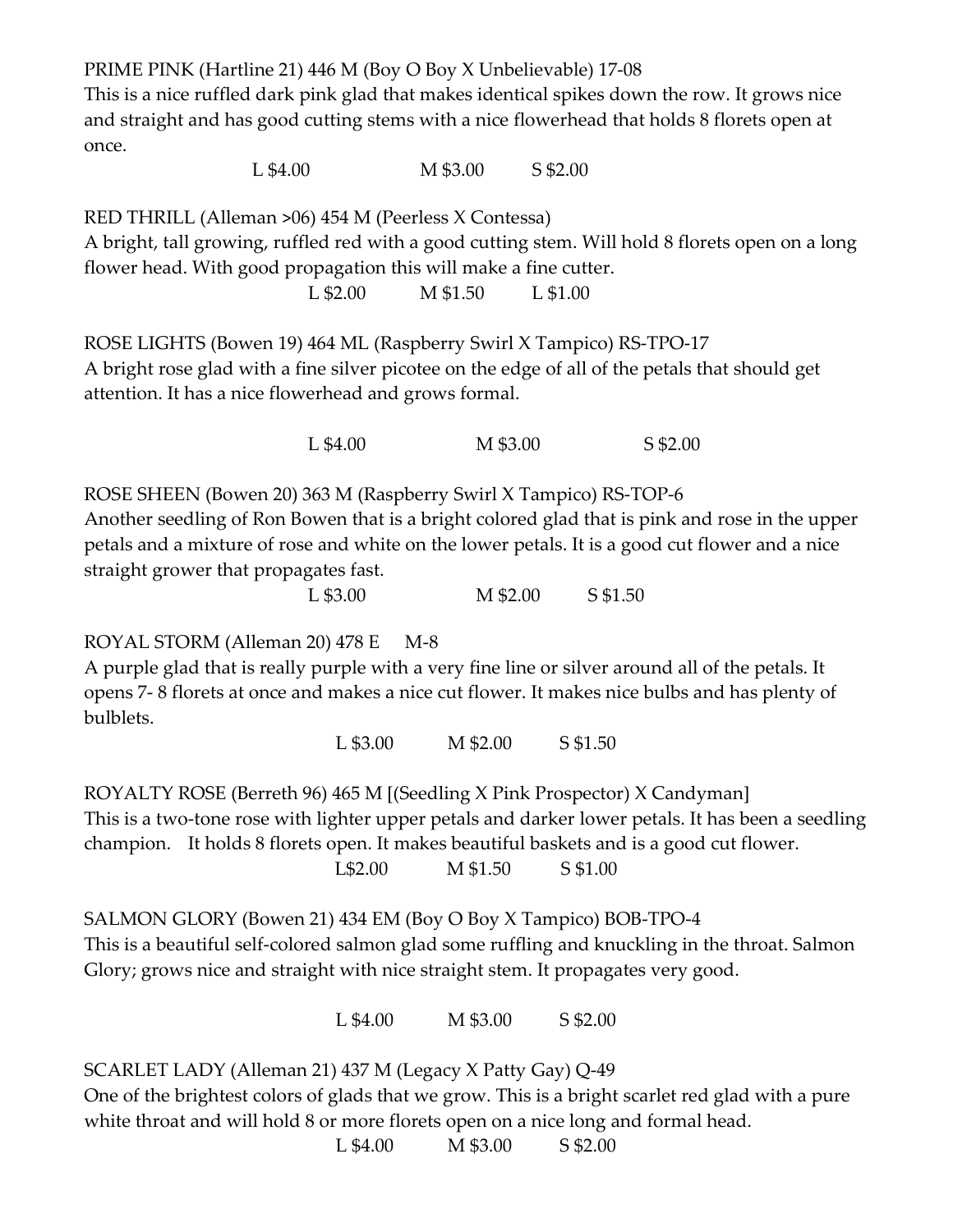SEA FOAM (Madeson >02) 300 M (Muriel X White Ice)

Sea Foam is one of the best white glad=s that we have grown. It has it all: it is beautiful, heavy ruffling and substance, holds 10 florets open of 22 buds on a nice flower head, and is always formal with a good long cutting stem. It can hold its own on the show table and has produces some nice seedlings.

M \$1.50 \$1.00

SHADOW DANCER (Madeson 02) 367 ML (Fire Frenzy X Wild Thing)

This is one of the most beautiful glads we've seen of any color. It's a very heavily ruffled dark red-rose with a reverse white blotch on the dorsal petals; quite a novelty. It holds 10 to 12 florets open at once and makes a nice cut flower. This beauty of Lyle's is a great hybridizing tool.

L \$2.00 M \$1.50 S \$1.00

SIREN SONG (Baranova 2008) 545 LM (Final Touch X Pink Morning)

A glad that can hold 8 to 10 florets open at once. Siren Song grows tall and can make a good show glad. It has a good cutting stem, is a good propagator and is a healthy variety.

L \$2.00 M \$1.50 S \$1.00

SURE THING (Madeson >99) 366 M (Radiance X Candyman)

This is a tall growing dark rose glad that won't burn in the heat. It makes a good cut flower, having good facing and substance. It holds 7 to 8 florets open and should make a nice show flower.

L \$2.00 M \$1.50 S \$1.00

TIM (Alleman 17) E 456 (Peerless X Cardinal) M-39

This is a beautiful ruffled dark red self-colored glad. We named it after a good friend of ours whose favorite color of glads was red. Tim has a 30" flower head and holds 8 to 9 florets open at once. It is a good propagator and also sets seed very easy.

L \$3.00 M \$2.00 S \$1.50

TIMESCAPE (Madeson 03) 455 M (Magic Moment X Chandelle Rose)

This is Lyle's seedling #98-169 which has done very well for those who have grown it. It is a nicely ruffled right red with a pure white throat. This one caught our attention when we first saw it while visiting Lyle. It will old 10 open florets on a stretchy 36 inch flower head. It makes an excellent show flower with nice long cutting stems.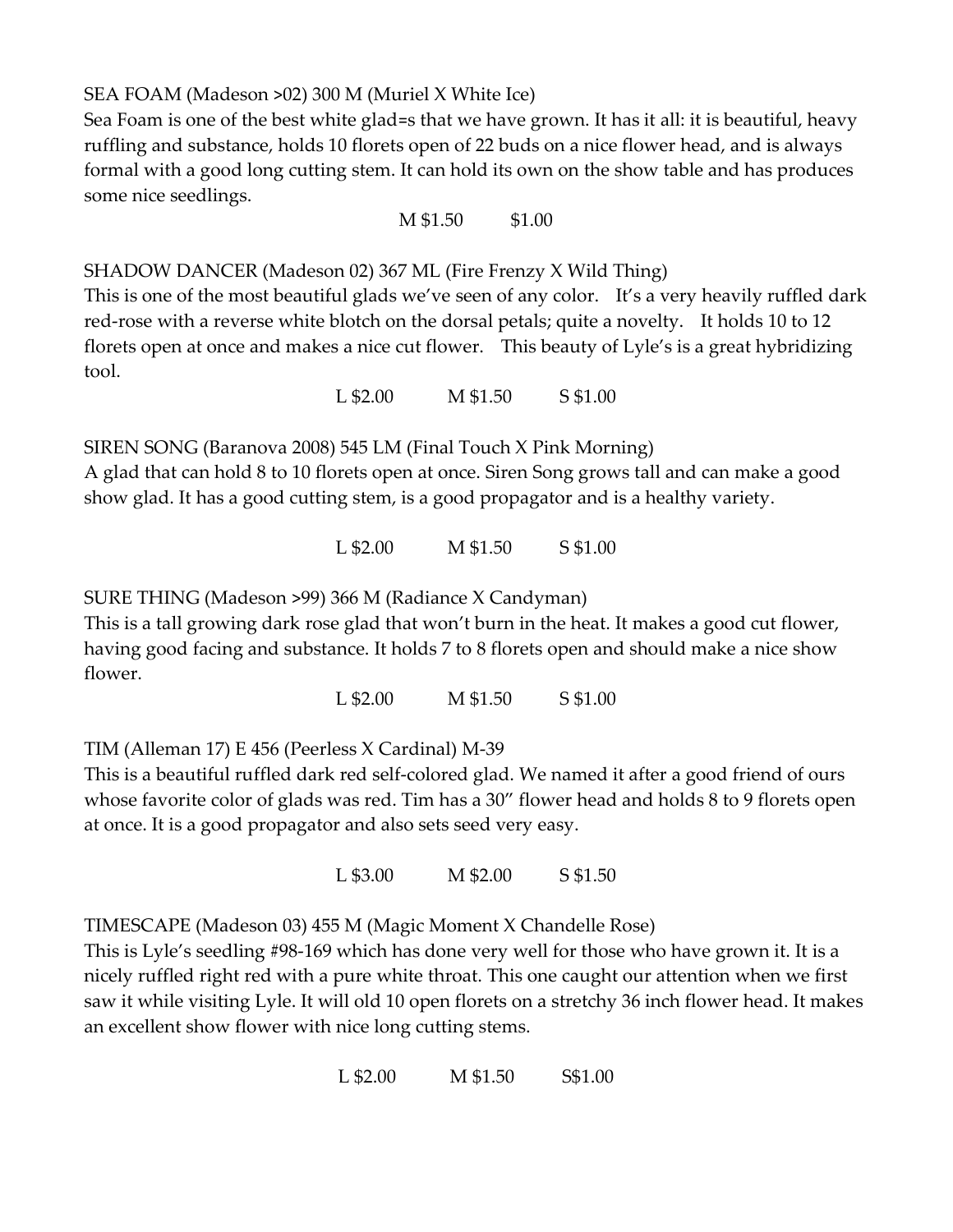TOM CAT (Alleman 10) 425 M

We named this one Tom Cat because of its will to survive. When we had a mix, this seedling always showed up, so we selected it his way. This is a beautiful ruffled orange glad with a yellow throat and a red blotch in it. It will hold 9 florets open at once and makes a nice cut flower with nice slender stems. This one looks good in an arrangement.

L \$2.00 M \$1.50 S \$1.00

WOW (Bowen 19) 423 ML (Drop of Honey X Jester) DOH-JS-2

We were impressed with this glad the very first time that we saw it bloom. It is a bright light orange with darker orange on the lip petal and a yellow blotch. This is a nice tall grower that holds plenty of florets open on a 30" flowerhead. This is a fun glad to cross with and we are seeing some very beautiful seedlings from it.

L \$3.00 M \$2.00 S \$1.50

## MINIATURES

### BERNICE CREAM (Alleman 12) 211 E

This is a cream sport of Bernice with the same ruffling and has a faint lavender throat. We have had reports that it does better for some growers than Bernice. It will hold its own on the show table and make a good cut flower.

L \$ 2.00 M \$1.50 S \$1.00

BERNICE RED (Alleman 13) 201 E (Sport of Bernice)

We found this sport of Bernice the same year that Bernice Cream showed up. It is the same ruffled white like Bernice only with a red blotch instead of a rose blotch. Growth and health are the same as Bernice.

L. \$2.00 M \$1.50 S \$1.00

BLAST (Alleman 20) 258 E (Black Lash X Shadow Dancer) M-95

Just barely a 200 size glad, Blast will hold 8 florets open at once. It is a tall growing dark red and has a nice cutting stem. It will show and is a tall growing cut flower with lots of bulblets.

L \$4.00 M \$3.00 S \$2.00

BLUE BIRD (Baerman 68) 287 E

A miniature deep blue with a pure white throat. Even though this glad has been around for quite some time, it still grows good and has plenty of bulblets. It is still one of the best blues.

M \$1.50 S \$1.00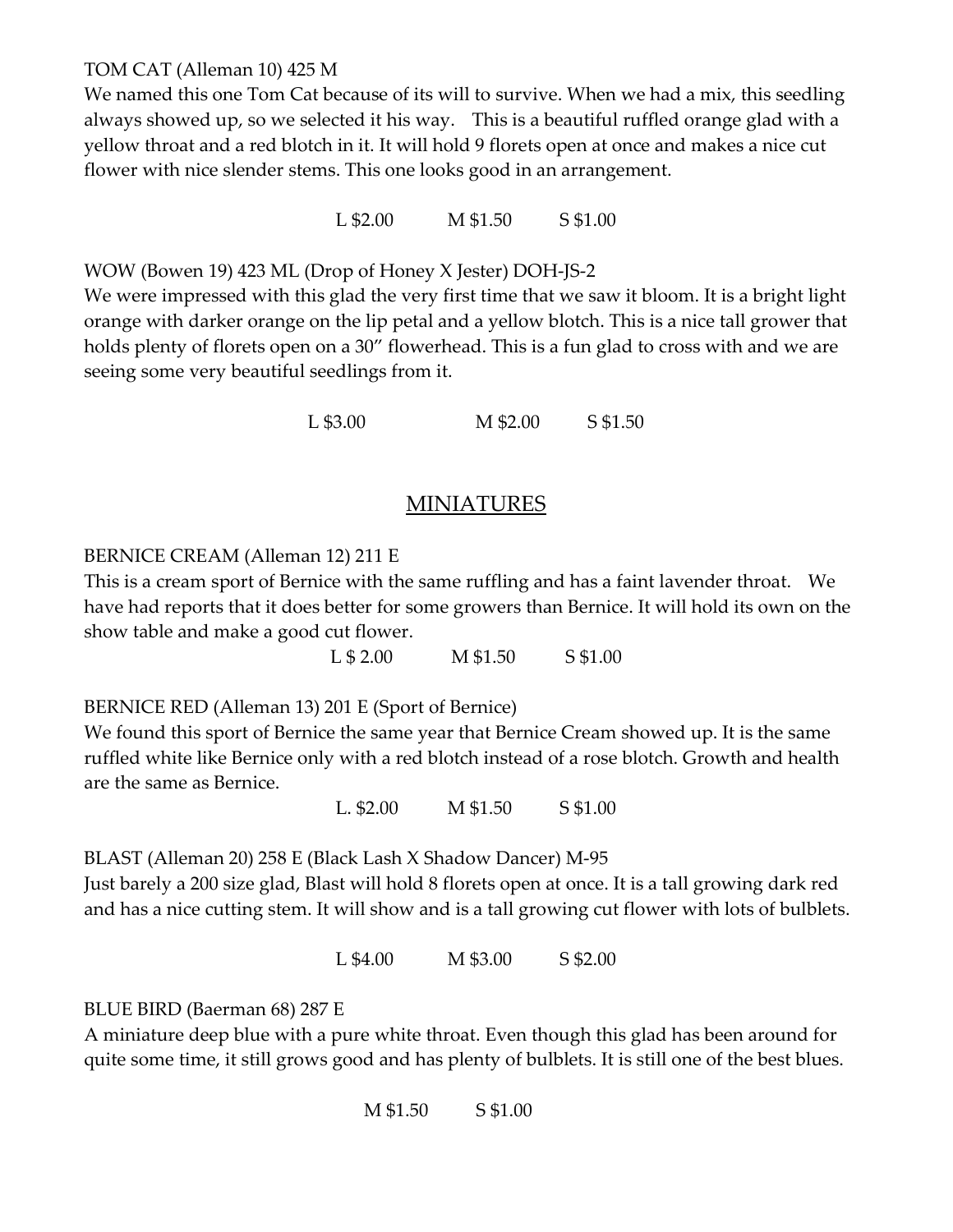BRENDA JO (Alleman 98) 247 M (Amy Beth X Gigi)

This glad is named for our daughter Brenda. It is a rich deep pink with a large white throat. It will hold at least 8 heavily ruffled florets open. This is one of the best glads that we grow and will make good show spikes down the row.

L \$2.00 M \$1.50 S \$1.00

CAROLINA (Alleman 10) 268 VE (Fire Frenzy X Black Cherry) J-17

This is a beautiful ruffled dark rose that is a very early bloomer. It will hold 7 or 8 florets open at once of 22 buds. This is one of the first to bloom for us every year and it is a very healthy glad which makes a nice cut flower.

L \$2.00 M \$1.50 S \$.1.00

DREAM RUFFLES (Alleman 18) 210 E (Brenda Jo X Cream De Mint) (L-84)

For us this is a 200 cream miniature glad with very good ruffling and substance. The ruffling is just like Mikayla, but it grows taller and is earlier for us. You might have to take both varieties in the house but there is a difference.

L \$3.00 M \$2.00 S \$1.50

ELLA RAYE (Alleman 20) 225 E M-83

This is a good showy bright orange and yellow miniature glad that holds at least 8 florets open at once and usually in perfect placement. It was the winner of the Ed Squires award this year at the Western International Show in Missoula. This is a great little show glad and was named after a granddaughter of ours.

L \$4.00 M \$3.00 S \$2.00

FIRE FRENZY (Madeson 99) 256 E

A beautiful bright velvet red glad that has a lighter glow in the center of the upper petals. It is heavily ruffled and has a waxy substance. It holds 10 florets open and is a great hybridizer with may seedlings that have been introduced from it.

M \$1.50 S \$1.00

GEMSTAR (Alleman 16) 233 E (Summer Love X Cantina) N-72

A glad that blooms very early that is a light salmon with a light-yellow throat. Gemstar has a long flower head and long cutting stems and will hold at least 8 florets open at once.

Not available, increasing stock

ICE FIRE (Madeson 98) 201 M (Muriel X Artistry)

A very healthy ruffled white with uniform red markings on all of the petals. Will hold 8 of 18 florets open at once. This ruffled beauty is for decorative use and will produce three spikes per bulb.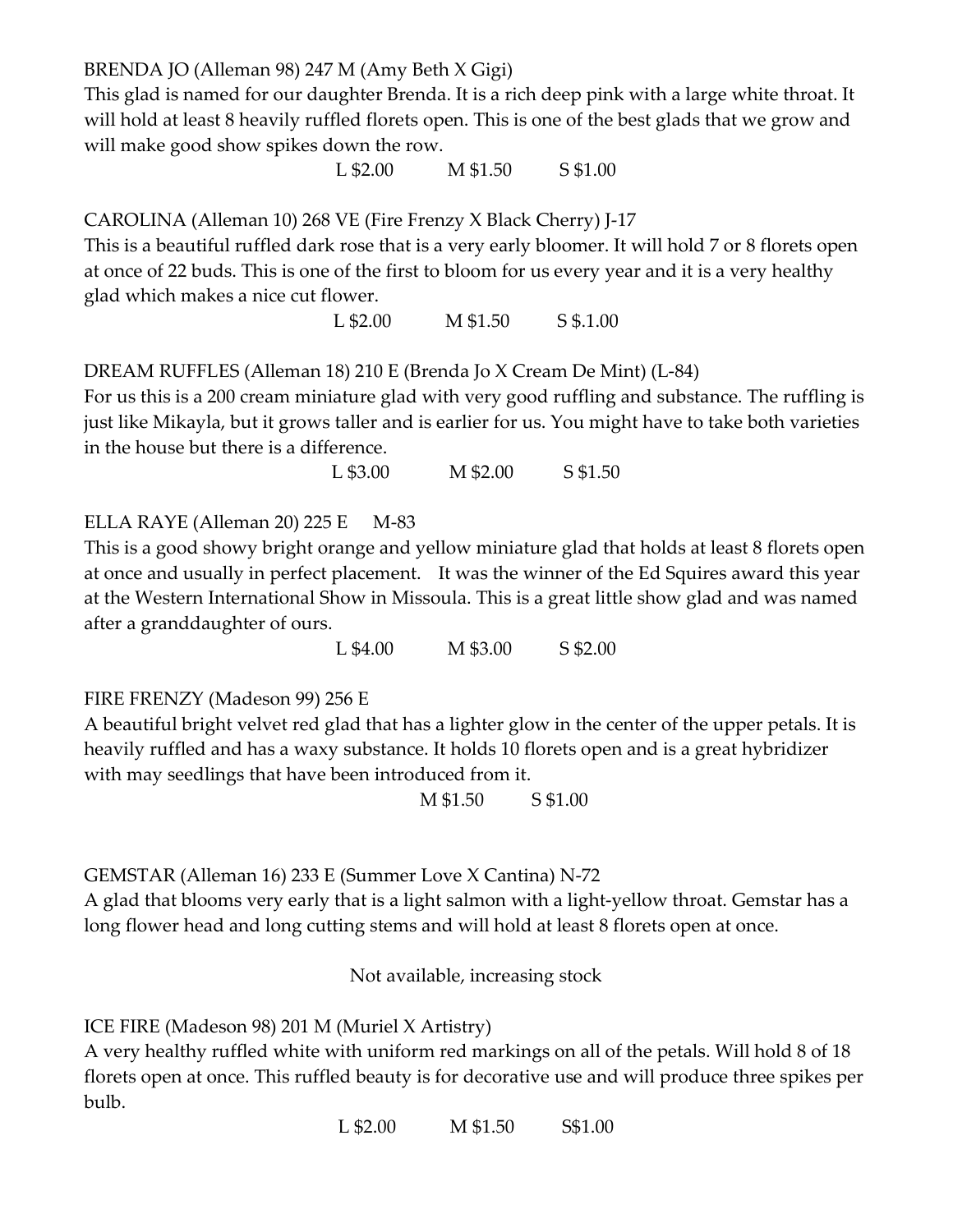JIVE (Alleman 19) 211 E (Fire Frenzy X Sensation) N-28

A beautiful ruffled cream glad with a purple dart in the throat on most of the petals. We have won a 3 spike seedling champion with this one. We have seen some beautiful seedlings from this glad using it as a pollen parent.

Not available, increasing stock

JO (Alleman 10) 263 M (Brenda Jo X Fire Frenzy) J-154

This little glad has made a name for itself already. It is a medium to light rose with a nice cutting stem. Jo will hold 8 or 9 florets open at once on a nice spike of 28 to 31 buds. It has won several seedling champs and won the seedling trials in Great Brittan in 2009. Don't miss out on this one it's one of our best ever.

L \$2.00 M \$1.50 S \$1.00

LEXI LOU (Alleman 12) 243 E N-77 (J Denise X Breda Jo)

This glad is a light pink with a creamy white throat. Named for our Aadopted@ granddaughter. With parents like this has it is no wonder that it is such a good glad. Holds 8 open and makes a good show flower and cut flower. It is a great little glad and was one of the best in 2013. They bloom very consistent right down the row.

L \$2.00 M \$1.50 S \$1.00

LITTLE SUZI (Alleman 04) 245 M (Brenda Jo X Trista)

This one is a medium shade of pink with a creamy yellow throat. It has very good ruffling and substance. Little Suzie will hold 8 florets open on a long flower head and has a nice long, cutting stem. It will make a fine cut flower and can show also.

Not available, increasing stock

MIKAYLA (Alleman 15) 202 M (Everafter X Impression) N-67

This has been one of our favorites since we saw it as a first bloom seedling. This light green glad has it all, heavy substance, ruffling, beauty and holds plenty of florets open at once. It should make a good show glad as it has won seedling championships.

L \$2.00 M \$1.50 S \$1.00

### My O My (Alleman 16) 263 E M-43

This is a two tone rose glad that blooms very early. The upper petals are light rose and the lower petals are darker rose. It will hold 8 to 10 florets open at once, has a ling flower head with long cutting stems.

L \$4.00 M \$3.00 S \$2.00

## PREVIEW (Alleman 07) 212 VE (Ambrosia X Fire Frenzy) (J-16)

Ambrosia has produced some very beautiful seedlings and this one is no different. It is a ruffled light yellow with recessive stamens which adds to its beauty. This one will hold 8 florets open at one with nice long flower heads and good long stems to cut. We hope this one is a preview of lots of good miniature varieties yet to come. Preview makes a nice show glad and adds beauty to mixed bunches of cut flowers or arrangements.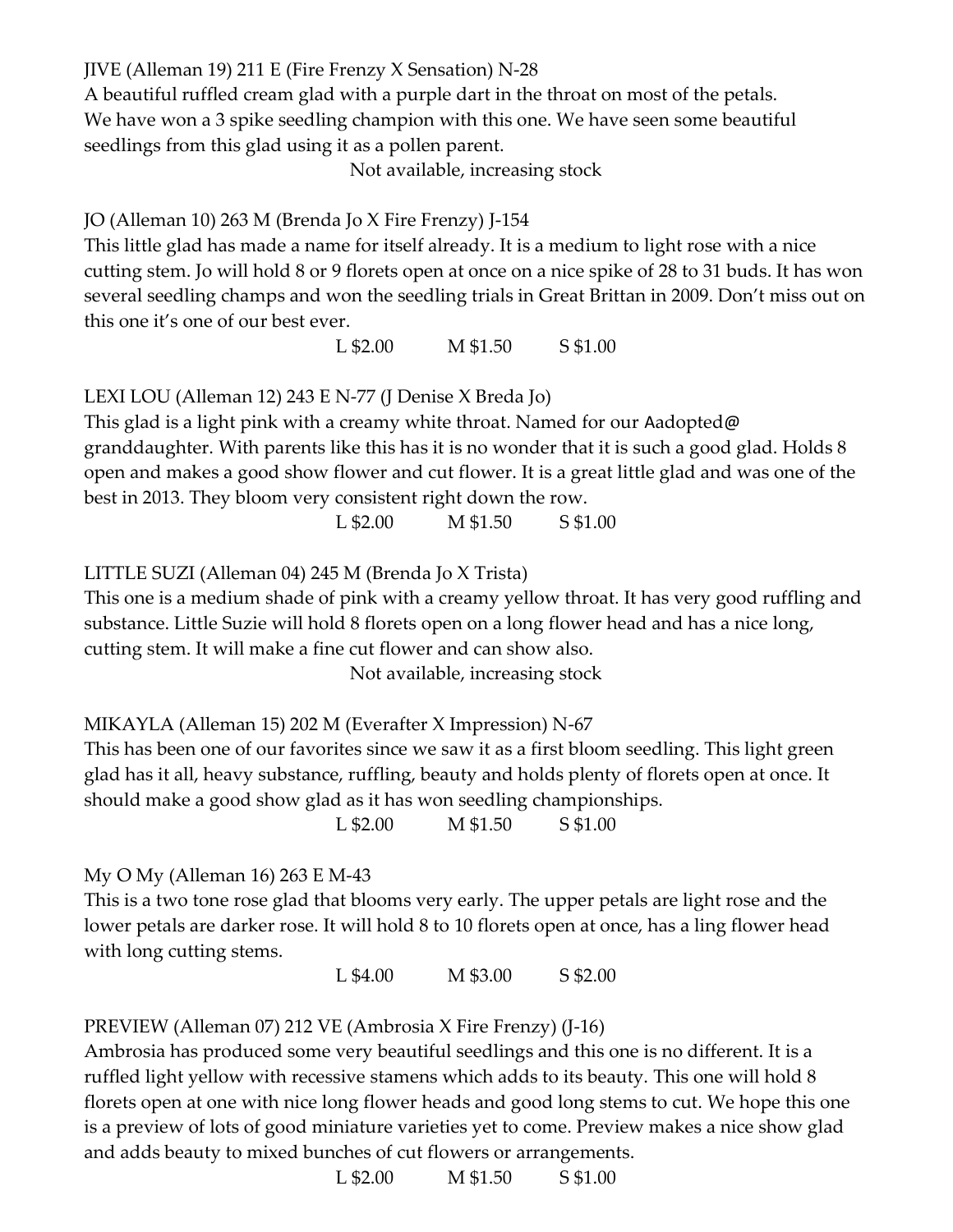PURPLICIOUS (Madeson) 178 98-127

This is a beautiful little purple glad with good ruffling. It has a long flower head and holds 8 to 10 buds open at once. Purplicious has plenty of bulblets and is a good grower. Not available, increasing stock

RASPBERRY KISSES (Alleman 17) EM 211(Brenda Jo X Sensation) M-62 For us this is a ruffled cream glad with a light-yellow throat and raspberry blotches on the lower petals. It easily holds 8 or more florets open at once and has a nice flowerhead.

L \$2.00 M \$1.500 S \$1.00

RHYTHM (Madeson 01) 279 E (Little Violet X (Violetta X Muriel)

This is a nice addition to the purple class. It is a dark purple with a large white throat and all spikes bloom alike. It has nice cutting stems and a good head that will hold 8 florets open at once on a nice stretchy flower head of 24 buds, it makes a great show or cut flower.

L \$2.00 M \$1.50 S \$1.00

RIO (Alleman 16) 254

Rio is a bright self-colored red glad that will hold 8 florets open at once of 22 buds. It grows consistent right down the row with good cutting stems and a nice flowerhead.

Not available, increasing stock

ROYALIST (Alleman 08) 278 E (Fire Frenzy X B-32) J-159

This is a tall growing purple glad with a fine white line in the lower petals. Royalist holds 8 of 26 buds open at once and has a nice long cutting stem and can show.

Not available, increasing stock

SENSATION (Madison 01) 279 M (Rajah X Fire Frenzy)

This is a gorgeous two-tone purple with darker purple lower petals and a reverse lavender blotch on the upper petals. It has beautiful ruffling and excellent substance; it brings a whole new color to the purple class. It makes a nice stretchy spike holding 10 of 24 buds open at once.

L \$2.00 M \$1.50 S \$ 1.00

SHADOWS (Alleman 11) 295 E (Brenda Jo X Fire Frenzy)

A nicely ruffled two-tone salmon-brown with reddish-brown lip petals. The upper petal is a light brown. Holds 7 florets open with 5 in color.